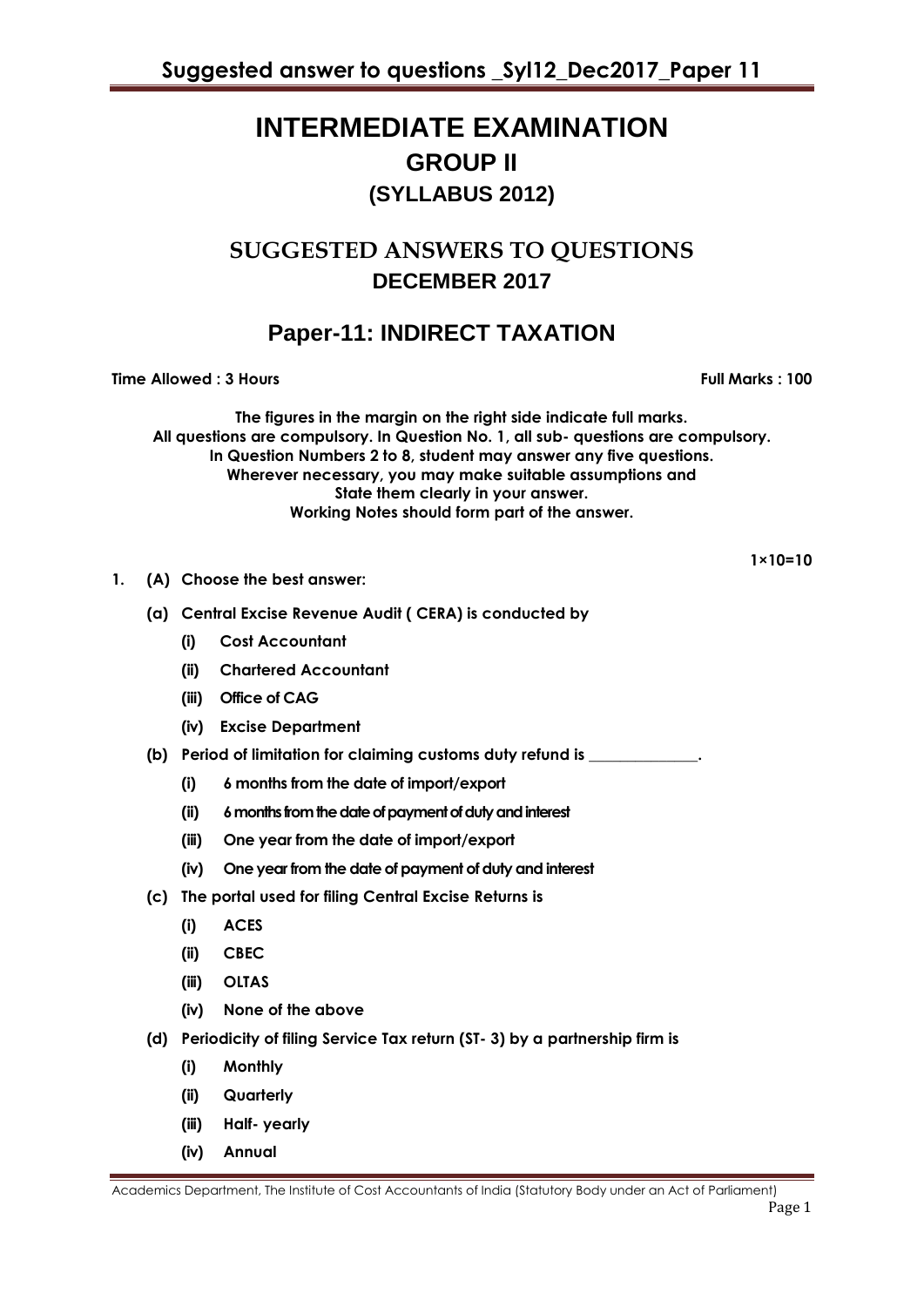- **(e) Small service providers exemption threshold for service tax purposes is** 
	- **(i)** `**5 lakhs**
	- **(ii)** `**15 lakhs**
	- **(iii)** `**10 lakhs**
	- **(iv)** `**50 lakhs**
- **(f) CAS 9 deals with** 
	- (i) **Material Cost**
	- (ii) **Repairs & Maintenance**
	- (iii) **Packing Material Cost**
	- (iv) **Pollution Control Cost**
- **(g) Under Foreign Trade Policy, the term "STPI" stands for** 
	- **(i) Software Traders Place in India**
	- **(ii) Software Technology Part of India**
	- **(iii) Small Traders & Practitioners in India**
	- **(iv) None of the above**
- **(h) CST is not chargeable on the following as it is not sale of goods:** 
	- **(i) Business**
	- **(ii) Copyright**
	- **(iii) Trade mark**
	- **(iv) Advance license**
- **(i) Definition of service includes \_\_\_\_\_\_\_\_\_\_\_.**
	- **(i) An activity**
	- **(ii) For consideration**
	- **(iii) Both**
	- **(iv) None of (i) and (ii)**
- **(j) Goods returned are not liable to sales tax if they are returned** 
	- **(i) By the buyer at any time in the financial year in which sale takes place.**
	- **(ii) Within six months of the end of the financial year in which sale takes place.**
	- **(iii) Within six months of sale.**
	- **(iv) within six months of sale but not-later than three months from end of the relevant financial year in which sale took place**
- **(B) Match the following: 1×5=5**

|    | Column A                                               |   | Column B                     |
|----|--------------------------------------------------------|---|------------------------------|
|    | <b>ACES</b>                                            | A | Jammu & Kashmir              |
|    | 2. White Colour BOE                                    | В | <b>Penultimate sale</b>      |
|    | <b>IEC</b>                                             |   | Home consumption             |
| 4. | Form H                                                 | D | Import Export Code           |
| 5. | <b>Excise Duty extends to whole of India including</b> | Е | <b>Automation of Central</b> |
|    |                                                        |   | <b>Excise and S.T</b>        |

**(C) Fill up the blanks: 1×5=5**

**(a) Recovery of tax from buyer\_\_\_\_\_\_\_\_\_(is/is not) and essential condition for levy of indirect taxes.**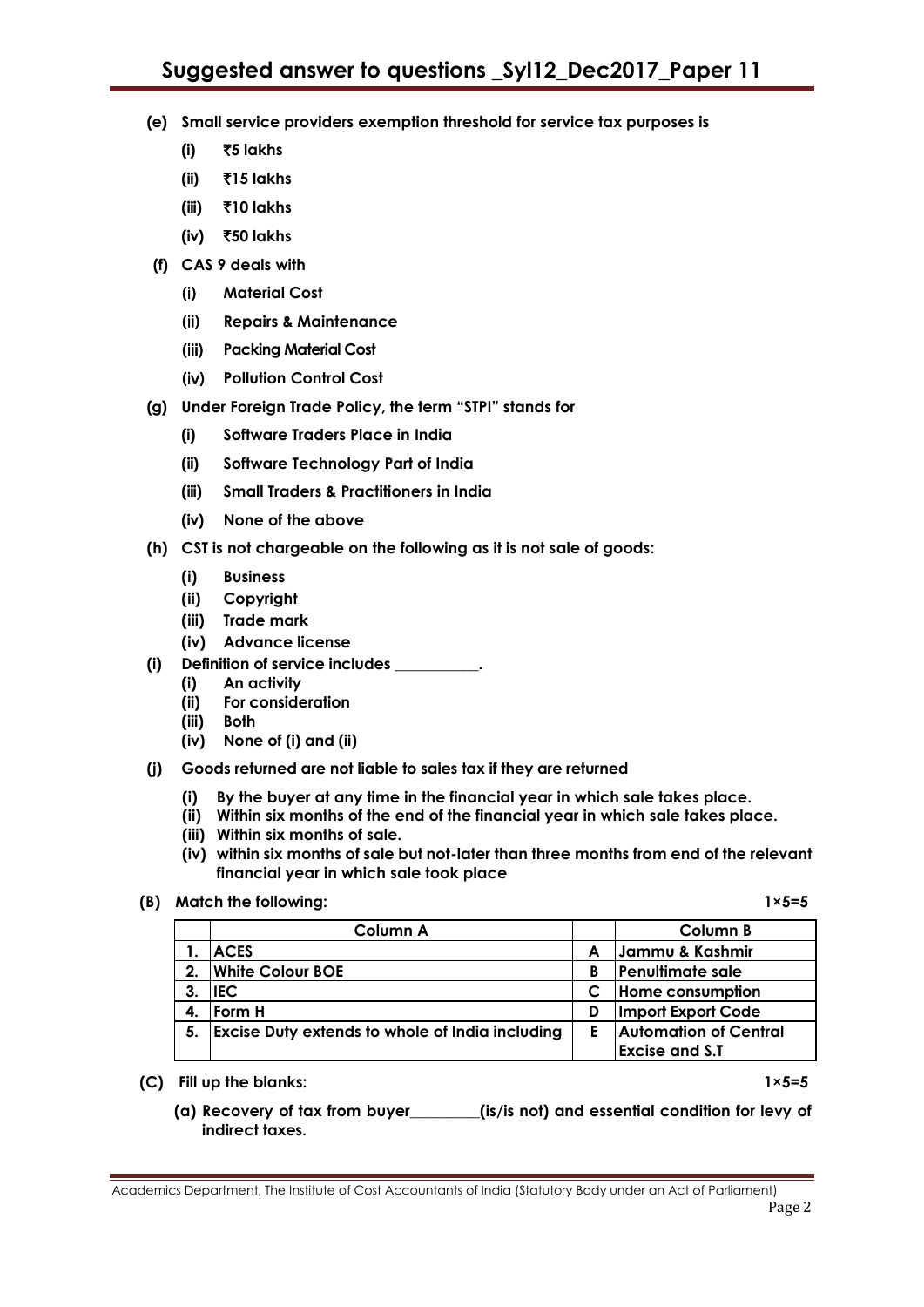- **(b) For claiming CENVAT credit relating to capital goods, an eligible capital asset\_\_\_\_\_\_\_\_ (should/need not) be in the name of the assessee.**
- **(c) Duty drawback rate shall not exceed \_\_\_\_\_\_\_\_per cent of market price of export goods.**
- **(d) For service tax, an establishment of a person located in taxable territory and another establishment of such person located in non-taxable territory are treated as establishments of\_\_\_\_\_\_\_\_\_\_\_\_(same/distinct) person(s).**
- **(e) Where goods purchased within the State are used for personal consumption, input tax credit\_\_\_\_\_\_\_\_\_(can/cannot) be claimed in respect of such goods.**
- **(D) State whether each of the following statement is correct or incorrect: 1×5=5**
	- **(a) Plant & Machinery assembled and erected at site and embedded to earth shall be treated as goods and chargeable to excise duty.**
	- **(b) A person aggrieved by the order of CESTAT in the matters of classification or valuation of goods can make an appeal before High Court.**
	- **(c) Manufacturer of capital goods can avail 50% of the total duty relating to inputs directly delivered by a supplier to a job worker on the direction of the said manufacturer.**
	- **(d) Buying commission is always includible in customs valuation.**
	- **(e) Unbranded software is goods.**

## **Answer: 1 (A)**

- (a) (iii) Office of CAG
- (b) (iv) One year from the date of payment of duty and interest
- (c) (i) ACES
- (d) (iii) Half-yearly
- (e) (iii)  $\bar{x}$ 10 lakhs
- (f) (iii) Packing Material Cost
- (g) (iv) None of the above
- (h) (i) Business
- (i) (iii) Both
- (j) (iv) Within six months of sale

#### **Answer: 1 (B)**

|    | Column A                                        |   | Column B              |
|----|-------------------------------------------------|---|-----------------------|
|    | <b>ACES</b>                                     |   | Automation of Central |
|    |                                                 |   | Excise and S.T        |
|    | White Colour BOE                                |   | Home consumption      |
|    | <b>IEC</b>                                      |   | Import Export Code    |
| 4. | Form H                                          |   | Penultimate sale      |
|    | Excise Duty extends to whole of India including | A | Jammu & Kashmir       |

## **Answer: 1 (C)**

- (a) Is not
- (b) Should
- (c) 33
- (d) Distinct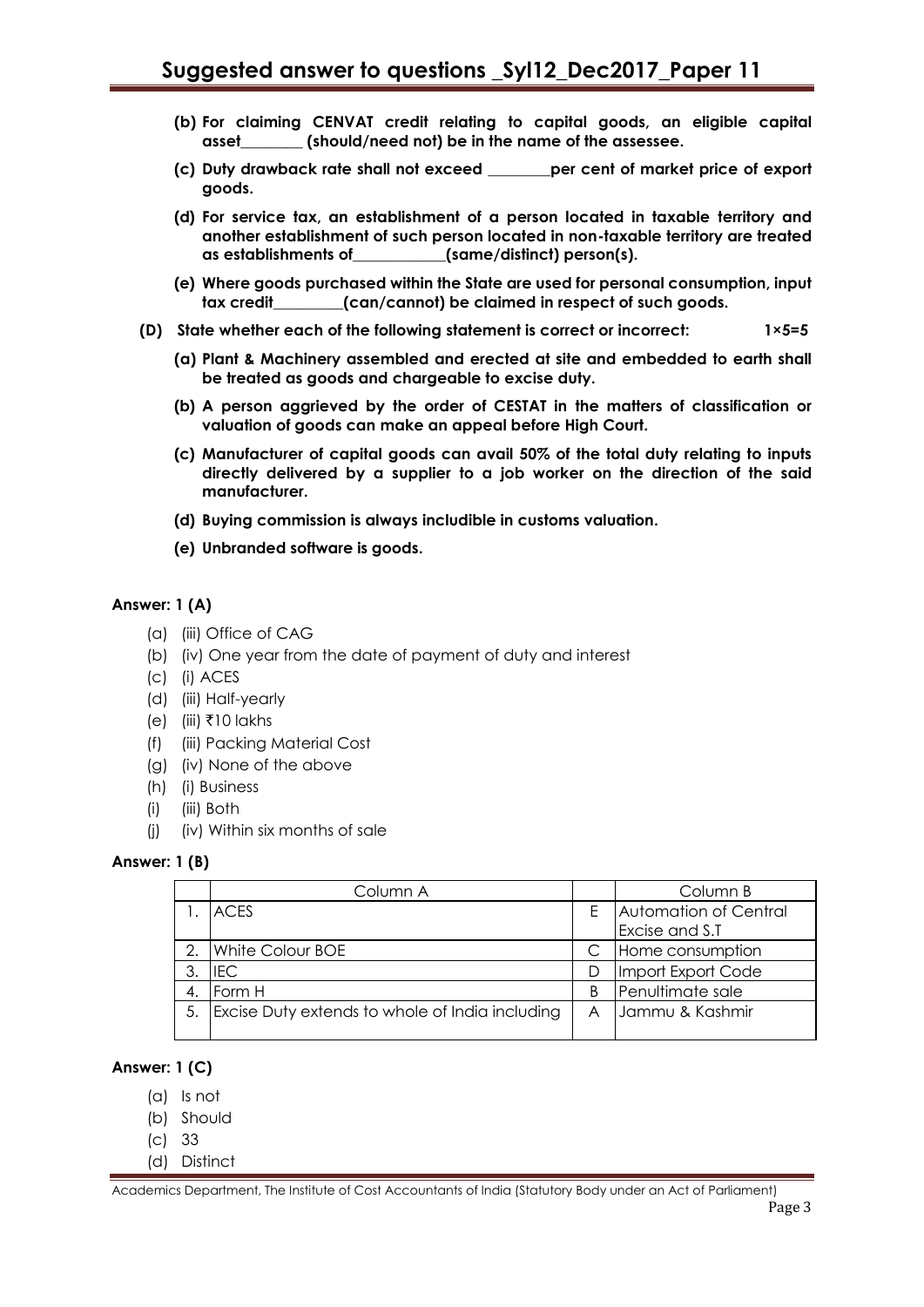(e) Cannot

# **Answer: 1 (D)**

- (a) Incorrect
- (b) Incorrect
- (c) Correct
- (d) Incorrect
- (e) Incorrect
- **2. (a) (i) How do indirect taxes differ from direct taxes from the angle of nature of tax? 2**
	- **(ii) In the context of psychology of taxpayer as regards manner of collection and payment, state the advantage of indirect taxes. Highlight the psychology of manufacturers in this context. 2**
		- **(iii) State the types of entries contained in List III of the Seventh Schedule to the constitution of India. 2**
	- **(b) State the procedure followed for collection of excise duty. 2**
		-
	- **(c) Madusudhan Wires Ltd. sells a product to the buyers at** `**363.94 per unit. This price includes excise duty at 12.5% and State VAT at 5%.**

**Additionally, as a routine practice, sales commission of 5% on cost tubes is given to the stockists.**

 **Compute the assessable value (AV) of the product under excise law. 4**

**(d) In central excise levy, when does the taxable event take place? Explain with an example. 3** 

# **Answer: 2 (a)**

- (i) Direct taxes are progressive in nature. Indirect taxes regressive in nature.
- (ii) Since the price of commodity or service is already inclusive of indirect taxes, the customer i.e. the Ultimate taxpayer does not feel a direct pinch while paying indirect taxes and hence, resistance to indirect taxes is lesser as compared to resistance to direct taxes.

**Manufacturer's/ Dealer's Psychology favours indirect taxes-** The manufacturer/ trader who collects the indirect taxes in his invoice and pays it to Government, has a psychological feeling that he is only collecting the taxes and is not paying out of his own pocket (though this feeling be always may not correct).

(iii) List III (Concurrent List) contains entries where both Union and State Governments can exercise power. [In case of Union Territories, Union Government can make laws in respect of all the entries in all three lists]

# **Answer: 2 (b)**

For collection of Central Excise Duty, the following two procedures are followed by the Central Excise Department:

- (i) Physical Control Procedure: Applicable to cigarettes only. In this case, the assessment precedes clearance, which takes place under the supervision of Central Excise officers;
- (ii) Self-Removal Procedure: Applicable to all other goods produced or manufactured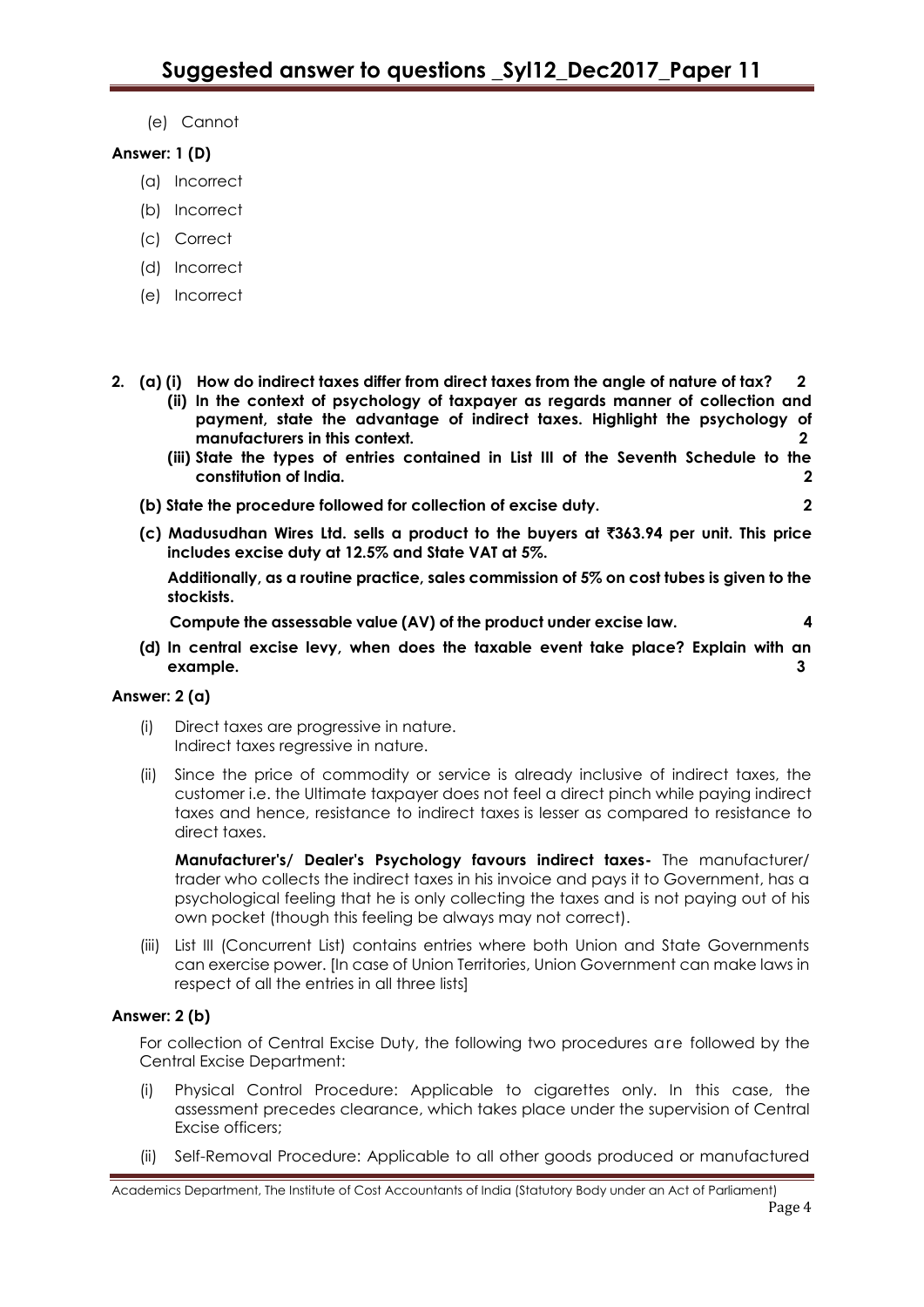within the country. Under this system, the assessee himself determines the duty liability on the goods and clears the goods.

# **Answer: 2 (c)**

Assume that, assessable value = x.

No Deduction is available in respect of commission paid to third parties from Assessable value.

Since Excise duty is 12.5%, State Vat rate is 5% price including excise will be 1.125x.

State Vat @ 5% of 1.125x is 0.05625x. Hence, Price inclusive of sales tax and excise duty will be 1.18125x

Now, 1.18125x = 363.94

Hence,  $x = 308.10$ 

# **Answer: 2 (d)**

Taxable event under central excise

Manufacture or production of excisable goods in India is taxable event. Central excise duty is charge on manufactured goods & not on sale of goods that means even if goods are not sold, excise duty should be payable on it. Captive consumption, free sample, intermediary goods etc. are also liable to central excise duty even from these goods no revenue is generated.

An ownership criterion is irrelevant in paying excise duty of great significance in levy of any tax or duty. Excise duty is leviable on all excisable goods, which are produced or manufactured in India.

Thus, 'manufacture or production in India' of an excisable goods is a 'taxable event' for Central Excise. It becomes immaterial that duty is collected at a later stage i.e. at the time of removal of goods.

Example: Product X is produced on 1st February 2016 by X Ltd. On that date X is an excisable commodity with a tariff rate of 12.5%. Subsequently on 31st March, 2016 Product X was removed from the factory. Hence, the taxable event is on 1st February 2016 and not on 31st March 2016.

- **3. (a) Discuss with brief reason, whether Aswin Pharma Ltd., a manufacturer is entitled to CENVAT credit in respect of the following items purchased in June, 2016. 5**
	- **(i) Machinery purchased in the name of its sister concern Sriram Medico Pvt. Ltd., to whom raw materials are sent on job work basis.**
	- **(ii) An open truck used inside its factory for moving raw materials and stores.**
	- **(b) Vasudha Coils Ltd. (VCL), an Indian company was the receiver of service from an associated enterprise based in Singapore viz., Grey Inc. (GI). Taxable services were received by it on 03-07-2016. Following further details are available:**
		- **Invoice raised by GI for USD 12,000 on 23-07-2016.**
		- **Above transaction recorded in books of VCL on 03-08-2016.**
		- **Payment made to GI by VCL on 29-08-2016.**

**You are required to determine the point of taxation based on above details. 4**

**(c) What are the methods of valuation for customs duty? Is it mandatory that they should**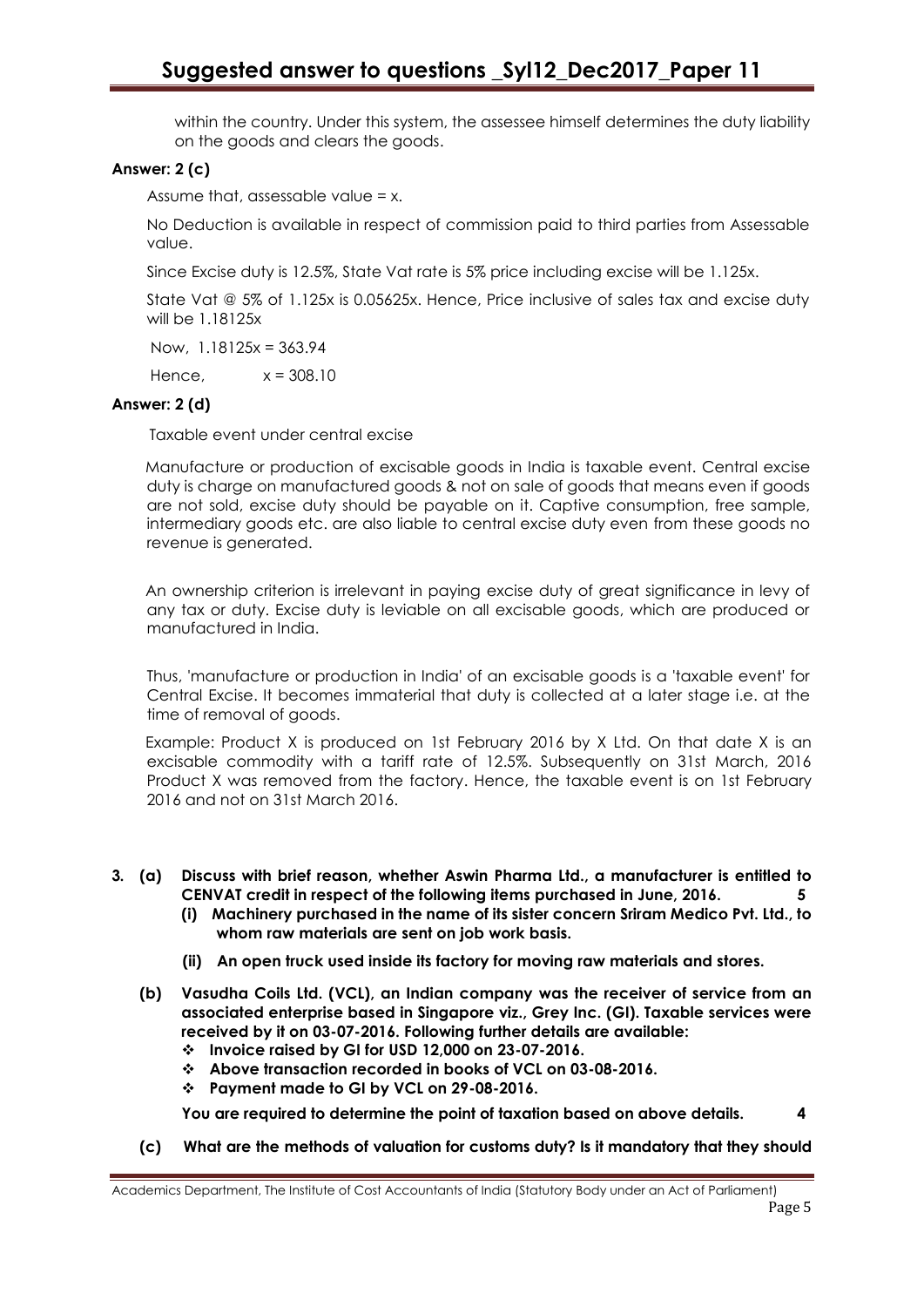## **be applied sequentially? 6**

## **Answer: 3 (a)**

## **(i) Not eligible**

Cenvat Credit is available only where the eligible asset is owned by the assessee and is purchased in its name.

Since the machinery has been purchased in the name of another person, the assessee is not eligible for Cenvat credit.

## **(ii) Eligible.**

As per the definition of capital goods, motor vehicles other than those falling under tariff headings 8702, 8703, 8704 and 8711 used in the factory of the manufacturer of the final products are eligible capital goods.

Here the vehicle is used in the factory for purposes of manufacture, hence an eligible item for claiming Cenvat credit

## **Answer: 3 (b)**

In case of "associated enterprises", where the person providing the service is located outside India, the point of taxation shall be:-

- i. the date of debit in the books of account of the person receiving the service or
- ii date of making the payment

Whichever is earlier.

Hence, in the given case, the point of taxation shall be earlier of the following two dates: -

- i. the date of debit in the books of account of VCL i.e. 03.08.2016
- or ii. date of making the payment i.e. 29.08.2016

Thus, the point of taxation is 03.08.2016

## **Answer: 3 (c)**

Methods of Valuation in customs duty

The methods of valuation for customs methods are as follows -

- \* Transaction Value of Imported goods [Section 14(1) of the Customs Act and Rule 3(1) of the Customs Valuation (Determination of Value of Imported Goods) Rules, 2007]
- Transaction Value of Identical Goods [Rule 4]
- Transaction Value of Similar Goods [Rule 5]
- Deductive Value which is based on identical or similar imported goods sold in India [Rule 7]
- Computed value which is based on cost of manufacture of goods plus profits [Rule 8]
- \* Residual method based on reasonable means and data available [Rule 9]

**Methods to be applied sequentially** - These methods are to be applied in sequential order, i.e. if method one cannot be applied, then method two comes into force and when method two also cannot be applied, method three should be used and so on. The only exception is that the 'computed value' method may be used before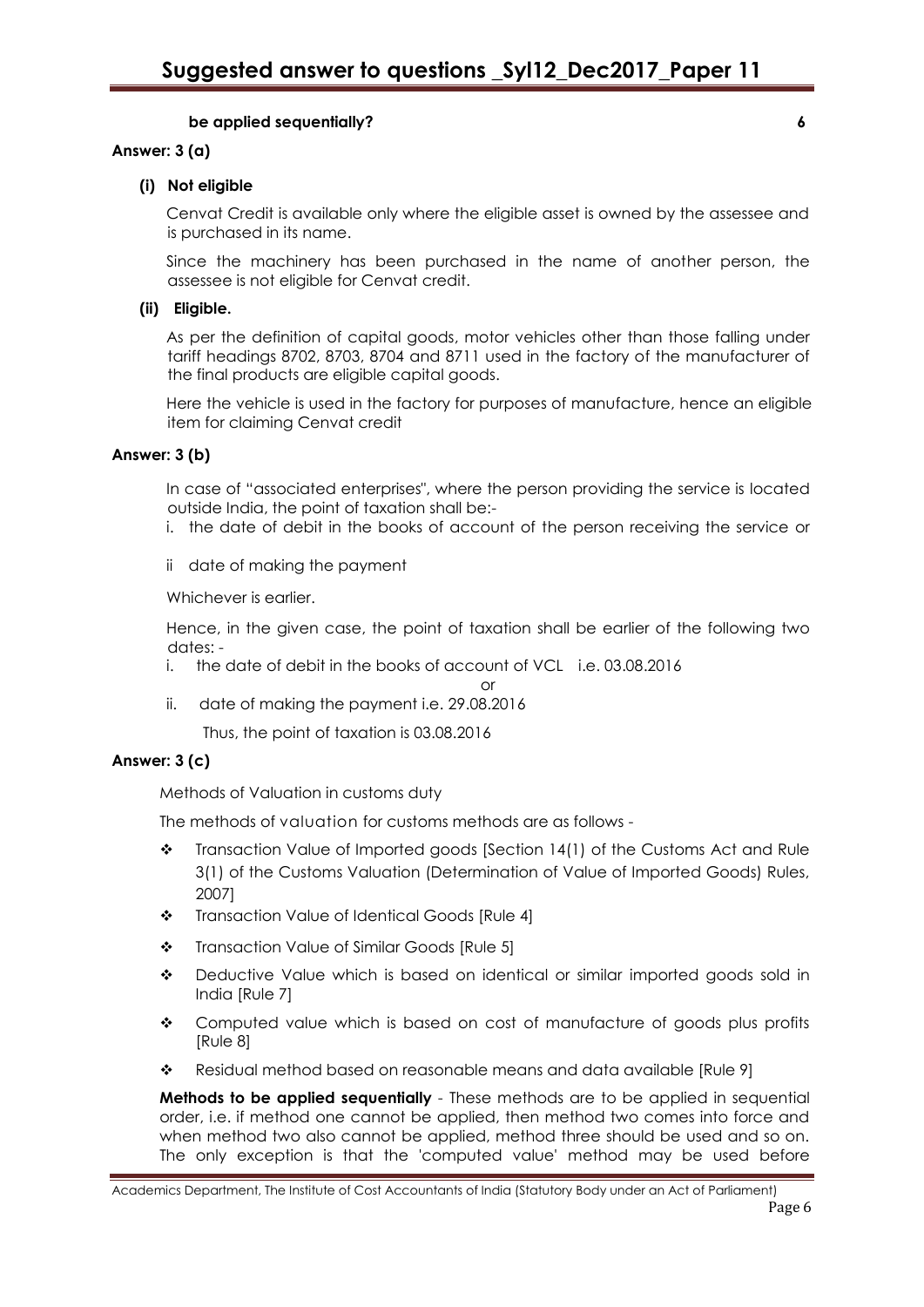'deductive value' method, if the importer requests and Assessing Officer permits.

- **4. (a) Mr. Shyam, an importer, imported certain goods CIF value was US \$ 22,000 and quantity 1100 kgs. Exchange rate was 1 US \$ =** `**70 on date of presentation of Bill of Entry. Customs Duty rates are:**
	- **(i) Basic Customs Duty 10%**
	- **(ii) Education Cess 2%**
	- **(iii) SAH Education Cess 1%**

**There is no excise duty payable on these goods if manufactured in India. As per Notification issued by the Government of India, anti-dumping duty has been imposed on these goods.**

**The anti-dumping duty will be equal to difference between amount calculated @ US \$ 35 per kg. and "landed value" of goods. Compute Customs Duty liability and anti-dumping liability. 7**

**(b) The following information is furnished by Mr. Varun on 8th June 2016, in respect of articles of Jewellery imported from USA in the month of April 2017:**

| <b>FOB value</b>                                                    | \$25,000      |
|---------------------------------------------------------------------|---------------|
| <b>Exchange rate</b>                                                | $$1 = ₹68$    |
| Air freight                                                         | \$6,500       |
| <b>Insurance Charges</b>                                            | Not known     |
| <b>Loading Charges</b>                                              | ₹1,000        |
| <b>Basic customs duty</b>                                           | 10%           |
| Excise duty chargeable on similar goods in India as per tariff rate | 12.5%         |
| Additional duty of customs u/s 3(5) of the Customs Tariff Act, 1975 | As applicable |
| Calculate the total customs duty payable by Mr. varun.              | 8             |

## **Answer: 4 (a)**

| Part I                                                               | Amount in ₹   |
|----------------------------------------------------------------------|---------------|
| Total CIF Price US \$ 22,000 × ₹ 70                                  | 15,40,000     |
| Add: Landing charges @ 1% × ₹ 15,40,000                              | 15,400        |
| Assessable Value                                                     | 15,55,400     |
| Basic duty @ 10%                                                     | 1,55,540      |
| Sub total                                                            | 17,10,940     |
| Add: Education cess 2% on ₹1,55,540                                  | 3,111         |
| Add: Secondary and Higher Education Cess [@1% on ₹1,55,540]          | 1,555         |
| Value of imported goods                                              | 17,15,606     |
| Total Customs Duty payable is ₹1,60,206.                             |               |
| Part II                                                              |               |
| Rate as per Anti-Dumping Notification is ₹26,95,000 [US \$ 35 per kg |               |
| $x 1,100$ Kgs $\times$ ₹ 70]                                         |               |
| Part III                                                             |               |
| Computation of anti-dumping duty                                     |               |
| Rate as per Anti-Dumping Notification                                | 26,95,000     |
| Less: Value of imported goods as computed above                      | (17, 15, 606) |
| <b>Anti-Dumping Duty payable</b>                                     | 9,79,394      |

#### **Answer: 4 (b)**

#### **Statement showing customs duties payable by Mr. Varun.**

|  |  | <b>Particulars</b> | $\overline{\phantom{a}}$<br> | <b>Remarks</b> | W<br>-110.000<br>- |
|--|--|--------------------|------------------------------|----------------|--------------------|
|--|--|--------------------|------------------------------|----------------|--------------------|

Academics Department, The Institute of Cost Accountants of India (Statutory Body under an Act of Parliament)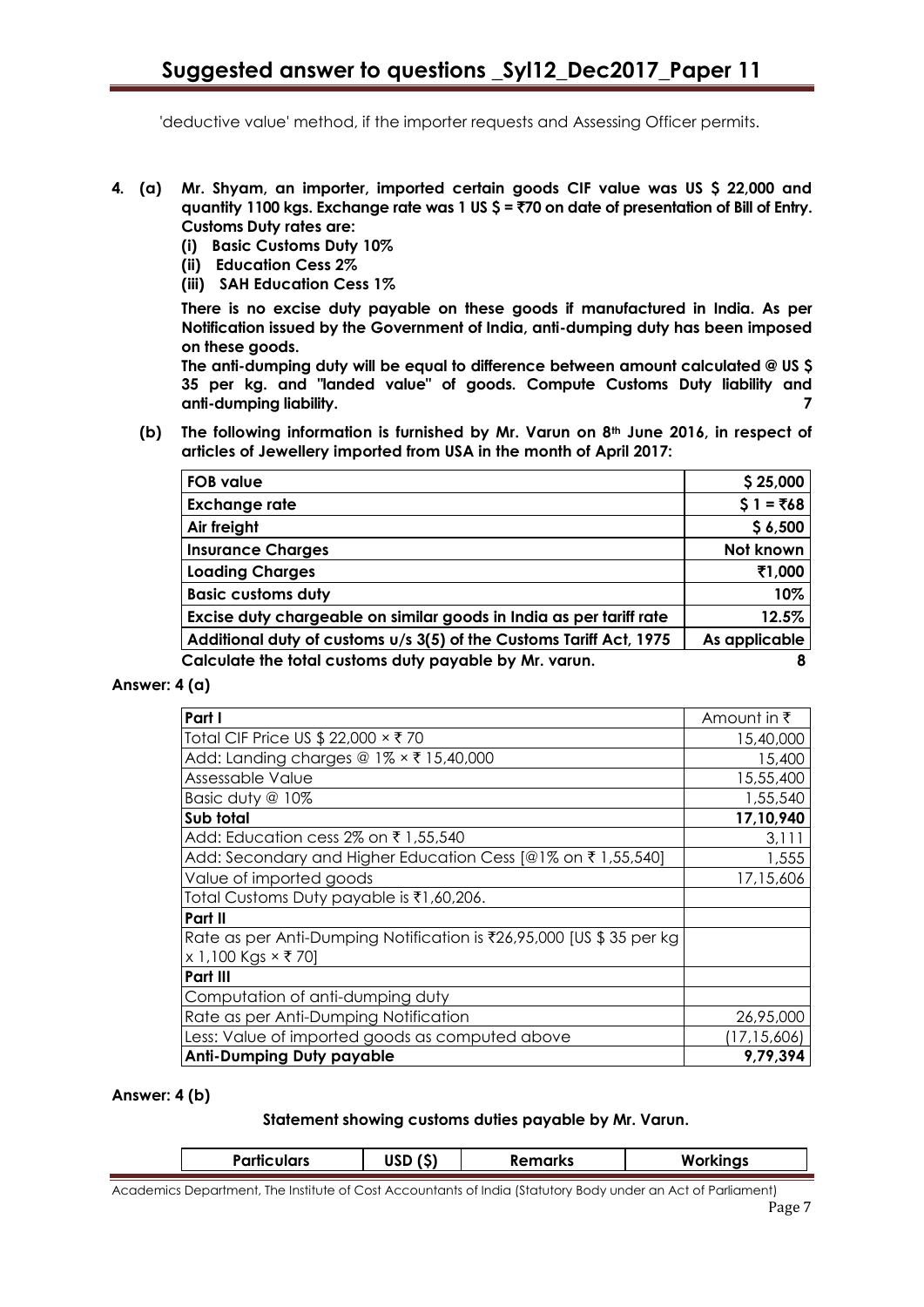| FOB                                                          | 25,000     |                                            |                                                         |
|--------------------------------------------------------------|------------|--------------------------------------------|---------------------------------------------------------|
| Add: Air freight                                             | 5,000      | Air<br>not exceed 20% on<br>FOB            | freight should $ 25,000\frac{1}{2} \times 20\% = 5,000$ |
| Add: Insurance                                               | 281.25     |                                            | 1.125% on FOB (25,000)                                  |
| CIF value                                                    | 30,281.25  |                                            |                                                         |
| Add: 1 % loading and<br>unloading                            | 302.81     |                                            | 30,281.25 × 1%                                          |
| Assessable value                                             | 30,584.06  |                                            |                                                         |
|                                                              | Value in ₹ |                                            |                                                         |
| Assessable value                                             | 20,79,716  |                                            | USD 30,584.06 × ₹68                                     |
| Add: Basic Customs<br>Duty                                   | 2, 07, 972 |                                            | ₹ 20,79,716 × 10%                                       |
| Sub-total                                                    | 22,87,688  |                                            |                                                         |
| Add: CVD 12.5%                                               | 2,85,961   |                                            | ₹ 22,87,688 × 12.5%                                     |
| Sub-total                                                    | 25,73,649  |                                            |                                                         |
| Add: 2% education<br>cess                                    | 9,879      | 2% calculated<br><b>BCD plus CVD</b>       | on $\sqrt{3}$ 4,93,933 × 2%                             |
| Add: 1% SAH<br>education cess                                | 4,939      | 1% calculated<br>on<br><b>BCD plus CVD</b> | ₹4,93,933 × 1%                                          |
| Sub-total                                                    | 25,88,467  |                                            |                                                         |
| Add: Spl. CVD u/s 3(5)<br>of the Customs Tariff<br>Act, 1975 | 1,03,539   | Spl. CVD is equal to<br>4%                 | ₹ 25,88,467 × 4%                                        |
| Value of imported<br>goods                                   | 26,92,006  |                                            |                                                         |
| <b>Total Customs Duty</b>                                    | ₹6,12,290  |                                            |                                                         |

- **5. (a) What is meant by 'Importer Exporter Code number' (IEC)? State the procedure for obtaining IEC number. When is the quoting of IEC number not require for import/export? 4**
	- **(b) Who are the administrative authorities involved in the formulation and administration of FTP in India? 4**
	- **(c) Outline the salient features of the Post Export EPCG (Export Promotion Capital Goods) Duty Credit Scrip schemes. 4**
	- **(d) Describe the benefits in case of supply to EOUs (Export Oriented Units) from DTA (Domestic Tariff Area) units, other than deemed exports. 3**

# **Answer: 5 (a)**

# **Import/ Export Code Number**

Every importer and exporter must obtain an Importer Exporter Code Number" (IEC) from DGFT (Director General of Foreign Trade) or officer authorised by him, by applying in prescribed Form (section 7 of FT (D&R) Act).

# **Procedure for obtaining the IEC Number**

An application in the prescribed form has to be submitted to the office of the jurisdictional Joint Director of Foreign Trade wherein details including Bank Account Number and PAN have to be furnished. After processing the application, the office of the Joint DGFT would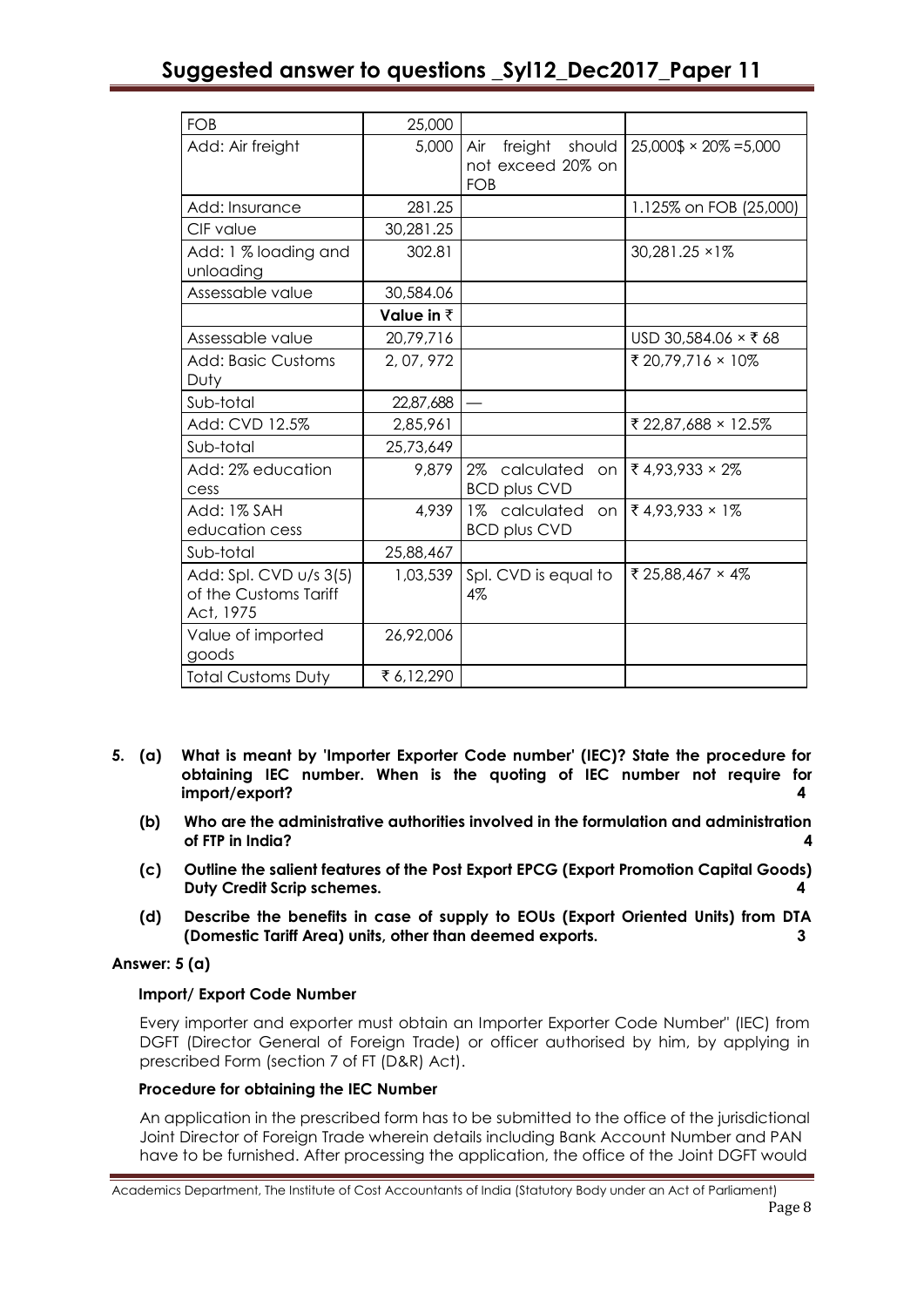grant the IEC Certificate.

## **Quoting IEC number, when not required**

Import and export without IEC number is not permitted, unless specifically exempted. Thus where an exemption is obtained, IEC number need not be quoted.

The IEC number has to be indicated in the documents filed with Customs for clearance of imported goods. This number is not required in case of import of gifts and baggage.

## **Answer: 5 (b)**

## **Administrative authorities of FTP**

The administrative machinery authorities of the foreign trade policy is as under -

- I. Director General of Foreign Trade: Director General of Foreign Trade (DGFT), an attached office of the Ministry of Commerce & Industry, Government of India formulates, controls and supervises the Foreign Trade Policy. DGFT has several offices in various parts of the country for execution of the policy formed by the headquarters at Delhi.
- II. Other Authorities involved in administration of FTP: Though the FTP is formulated by DGFT, it is administered in close coordination with other agencies, like -
	- A. Central Board of Excise and Customs (CBEC): CBEC, along with its two Departments viz- Customs and Central Excise, under the Ministry of Finance, facilitate the implementation of FIP.
	- B. Reserve Bank of India (RBI): RBI which is the nodal bank in the country, working under the Ministry of Finance, is entrusted with policy formulation for foreign exchange management including the payments and receipts of foreign exchange and promotion and orderly development and maintenance of foreign exchange market in India.
	- C. State VAT Departments : Since VAT is payable on domestic goods but not on export goods, formalities with State VAT departments assume importance in ensuring tax free exports.

# **Answer: 5 (c)**

# **Salient features of the Post Export EPCG Duty Credit Scrip schemes**

The salient features of the Post Export EPCG (Export Promotion Capital Goods) Duty Credit Scrip schemes are as follows -

- A. Specific EO under this scheme shall be 85% of the applicable specific EO, if the imports of such capital goods had taken benefit of duty exemption. Average EO remains unchanged.
- B. Duty remission shall be in proportion to the EO fulfilled.
- C. These Duty Credit Scrip(s) can be used for payment of applicable custom duties for imports and applicable excise duties for domestic procurement.
- D. All provisions of the existing EPCG Scheme shall apply insofar as they are not inconsistent with this scheme.

# **Answer: 5 (d)**

Benefits in case of supply to EOUs from DTA units

EOU/ EHTP/ STP/ BTP units shall be entitled to following:

(i) Reimbursement of Central Sales Tax (CST) on goods manufactured in India. Interest at 6% will be payable on delay refund of CST, if the case is not settled within 30 days of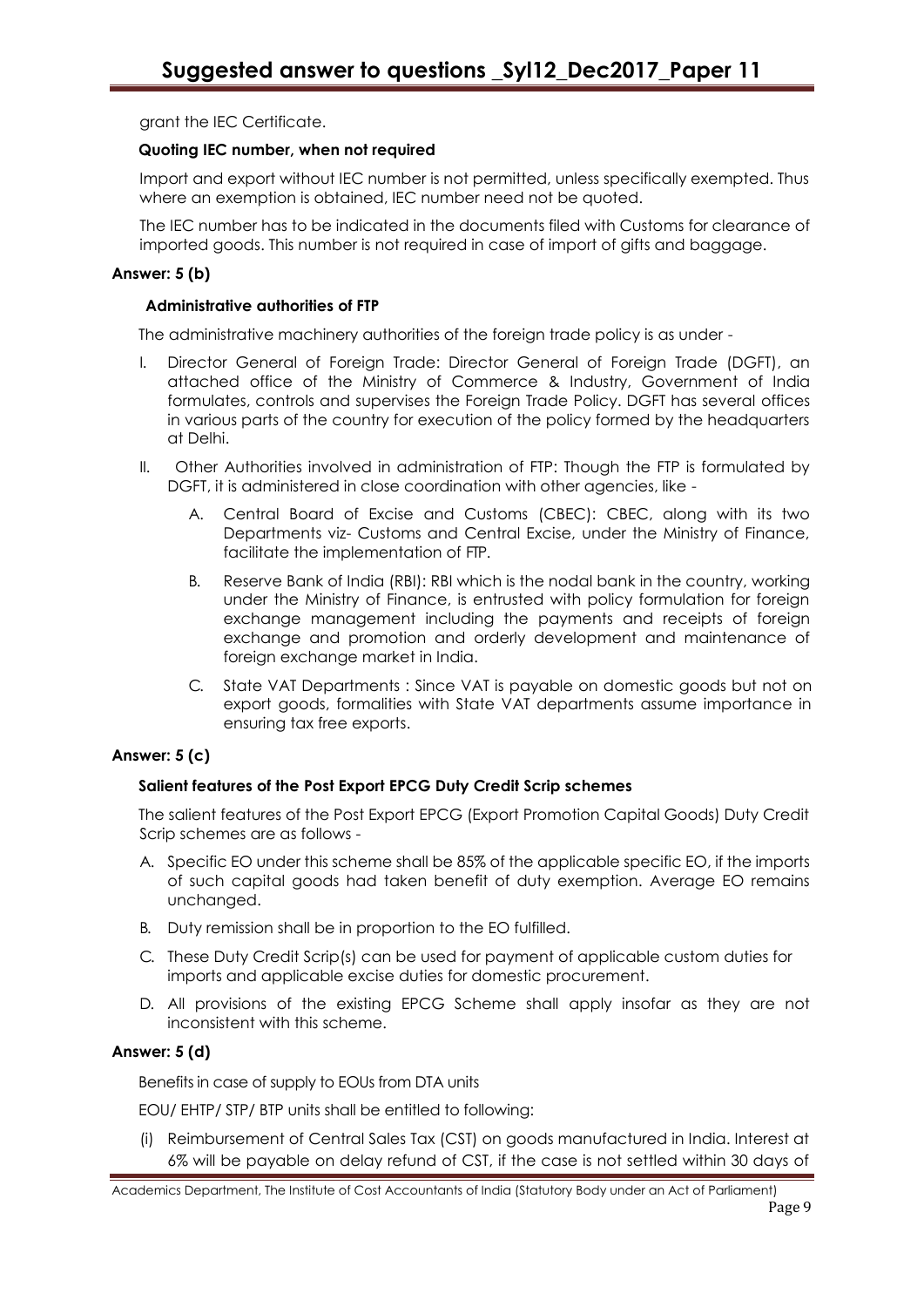receipt of complete application.

- (ii) Exemption from payment of Central Excise Duty on goods procured from DTA on goods manufactured in India.
- (iii) Reimbursement of duty paid on fuel procured from Domestic Oil Companies/ Depots of Domestic Oil Public Sector Undertakings as per Drawback Rate notified by DGFT from time to time. Reimbursement of Additional Duty of Excise levied on fuel under the Finance Acts would also be admissible.
- (iv) CENVAT Credit on Service Tax paid.
- **6. (a) ABT transport providing goods transport services. 'A Ltd.' sold goods from Mumbai to 'B Ltd.' of Chennai. Freight charged by ABT transport for transporting said goods is** ` **1,00,000 (exclusive of ST) as per consignment note, dated 1st July 2015. Freight paid by A Ltd. on 15th September 2016. You are required to answer:**
	- **(i) Name of provider of service and recipients of service.**
	- **(ii) Who is liable to pay service tax and why?**
	- **(iii) Due date of payment of service tax.**
	- **(iv) Service Tax liability. 6**

- **(b) X Ltd. filed the ST-3 return on 30th November 2016 for the period from 1st April, 2016 to 30th September, 2016. Subsequently on 1st February, 2017, some mistakes were found in the ST-3 return which was originally submitted on 30th November, 2016. Service tax authorities rejected the revised return filed by the X Ltd. on 5th February, 2017, since the revised return was filed by the assessee after 90 days from the due date of filing the return (i.e. 25th October, 2016). Is the action of the department correct? 4**
- **(c) Answer the following with reference to the Finance Act, 1994 as amended relating to applicability of service tax:**

**Service provided by educational institutions like IIMs by charging a fee from prospective employers like corporate houses regarding recruiting candidates through campus interviews. 5** 

# **Answer: 6 (a)**

- (i) Service Provider  $\rightarrow$  ABT transport services. Service Recipients → Both 'A Ltd.' & 'B Ltd.'
- (ii) Either 'A Ltd' (or) 'B Ltd.' being the recipients of the services. However, in the given case A Ltd. is liable to pay service tax, since, freight paid by A Ltd.
- (iii) 6th October, 2016. In any other case 5th October, 2016.
- (iv)

| <b>Service tax liability</b>                                             | Amount (₹) |
|--------------------------------------------------------------------------|------------|
| Total amount of freight paid                                             | 1,00,000   |
| Less: Abatement of 70% on the value of freight $(71, 00,000 \times 70%)$ | (70,000)   |
| <b>ITaxable Services</b>                                                 | 30,000     |
| Service tax = ₹ 4,500 (i.e. ₹ 30,000 × 15/100)                           |            |

# **Answer: 6 (b)**

No, the department action is not sustainable in the eyes of law. As per Rule 78 of the Service Tax Rules, 1994, the time limit of 90 days for filing of revised return counts only from the date of filing of the original return and not from the due date for filing of original return as contained in the Explanatory Notes. Therefore, X Ltd. can file revised return by 5th February, 2017.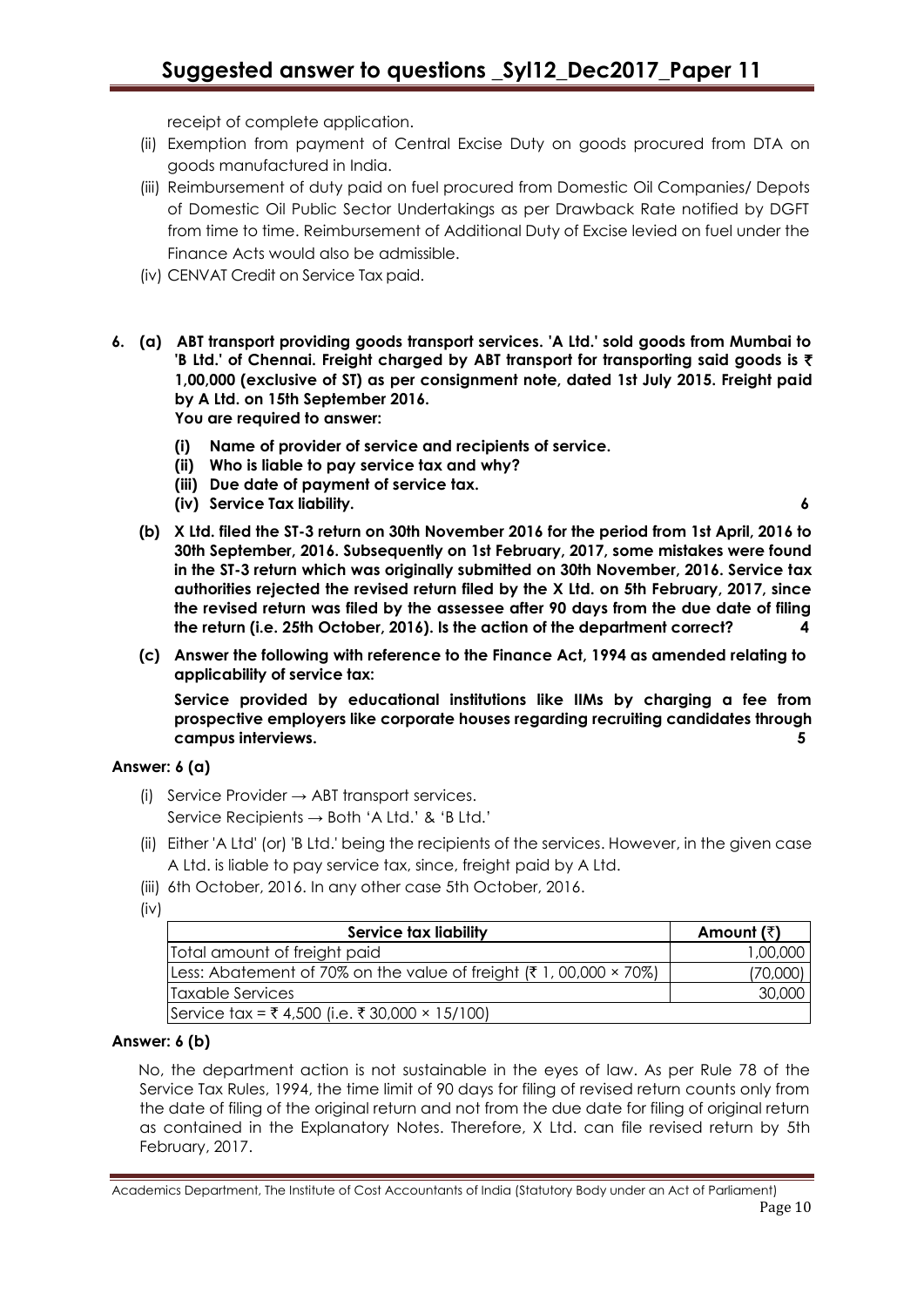# **Answer: 6 (c)**

Manpower recruitment or supply agency is defined as 'any person engaged in providing any service, directly or indirectly, in any manner for recruitment or supply of manpower, temporarily or otherwise, to a client. Educational institutes like IITs, IIMs etc. fall within the above definition. Thus, service tax is liable to be paid on services provided by such institutes in relation to campus recruitment.

- **7. (a) (i) M/s Raj Builders, a works contractor, has furnished the following details to you:**
	- **(A) Total contract price (excluding VAT) —** `**50 lakhs**
	- **(B) Labour charges paid for the execution of the contract —** `**20 lakhs**
	- **(C)** Cost of consumables used not involving transfer of property in goods  $-\overline{\tau}2$ **lakhs**
	- **(D) Material purchased and used for the contract taxable @ 14.5% Vat (VAT included) —** `**25 lakhs**

**The contractor also purchased a plant for use in the contract for** `**9.50 lakhs. In the VAT invoice relating to the same VAT was charged @ 5% separately and the said amount of** `**9.50 lakhs includes VAT. Assume 50% input credit on capital goods. Determine the taxable turnover, input tax credit and net VAT payable by Raj Builders. Assume output VAT at 14.5%.** 

- **(ii) Explain the distinction between "Zero rated sales" and "Exempt sales". 3**
- **(b) Vasudha & Co., is a dealer in consumer durables, chargeable to CST @ 2% for the year ended 31.03.2017, the dealer has shown total turnover (excluding CST) at** `**25.00 lakhs. In the above, the dealer has added the following amounts:**
	- **(i) Dharmada collected from buyers, shown separately in invoice** `**15,000;**
	- **(ii) Weighment charges incidental to sales** `**5,000;**
	- **(iii) Indemnity/Guarantee charges collected from buyer to cover loss during transit**  `**15,000;**
	- **(iv) Cash discount allowed to buyer** `**10,000.**

**The dealer has made the following transactions which were not added in the total turnover. 7** 

| <b>Total Contract Price (excluding VAT)</b>                 | ₹50 Lakhs   |
|-------------------------------------------------------------|-------------|
| Less: labour Charges paid for the execution of the contract | ₹20 lakhs   |
| Less: Cost of consumables                                   | ₹2 Lakhs    |
| <b>Taxable Turnover</b>                                     | ₹28 lakhs   |
| VAT @ 14.5% on ₹28 Lakhs                                    | ₹4.06 Lakhs |
| Less: ITC ₹25 Lakhs × 14.5/114.5                            | ₹3.17 Lakhs |
| Less: ITC ₹9.50 Lakhs × 5/105 × 50%                         | ₹0.23 Lakhs |
| Net VAT payable                                             | ₹0.66 Lakhs |

**(ii)** In case of Zero rated sales credit is available on tax paid on inputs, while in case of exempt goods, credit of tax paid on inputs is not available.

As per VAT Laws in all the States of our country, export sales are zero rated i.e., though sales tax is not payable export sales, credit will be available of tax paid on inputs. "Exempt sales" means sale of goods which are notified as exempt or "Nil" rated by the respective State Governments.

Academics Department, The Institute of Cost Accountants of India (Statutory Body under an Act of Parliament)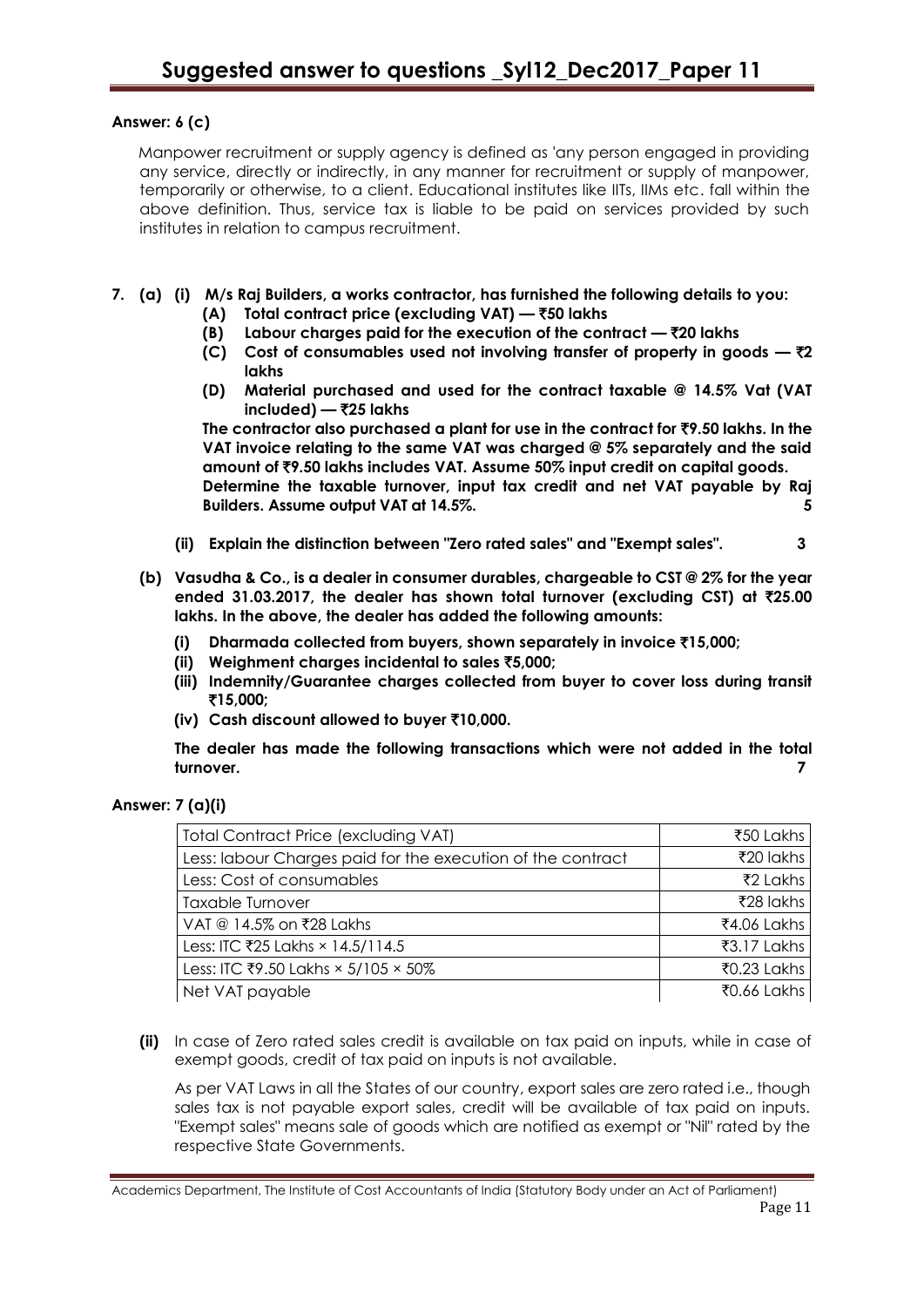As mentioned earlier, if a product is exempt by virtue of notification, any tax paid on the inputs used in the manufacture of that product shall not be available as input credit.

## **Answer: 7 (b)**

## **Determination of Turnover as per CST Act:**

| ₹ 25,00,000 |
|-------------|
| ₹ 15,000    |
| ₹ 10,000    |
| ₹ 24,75,000 |
| ₹49.500     |
| ₹ 25,24,500 |
|             |

- A. The following items are to be added in the sales, which has been already included in the sale value:
	- (i) Dharmada collected from buyers, shown separately in invoice  $\bar{\tau}$  15000;
	- (ii) Weighment charges incidental to sales  $\text{\textsterling}5000$ ;
- B. The following items are to be deducted from the sales:
	- (i) Cash Discount allowed to buyer  $\bar{x}$ 10000.
	- (ii) Indemnity /Guarantee charges collected-from buyer to cover loss during transit  $\bar{x}$  15000:
- **8. (a) Outline the issues related to intangible in the context of transfer pricing. 6**
	- **(b) State whether the following are associated enterprises, in the context of transfer pricing provisions: 4**
		- **(i) A Finance (non-corporate) guarantees loan taken from Sun Finance by Moon & Co. (P) Ltd. for a term loan of** `**12 crores taken from a bank. A & Co. (P) Ltd. has a total borrowing of ₹90 crores.**
		- **(ii) LMN Investments has advanced loan of** `**30 crores to PQR Ltd. The book value of total assets of PQR Ltd. is** `**80 crores, but the market value is** ` **55 crores.**
	- **(c) From the details of independent transactions given below, determine the point of taxation for each case for the purposes of service Tax: 5**

| SI. No. | Date of completion<br>of service | Date of issue of<br>invoice | Date of receipt of payment |
|---------|----------------------------------|-----------------------------|----------------------------|
| (i)     | 11-01-2017                       | 25-02-2017                  | 20-02-2017                 |
| (ii)    | 11-01-2017                       | 05-02-2017                  | 50% on 03-02-2017 and      |
|         |                                  |                             | balance on 28-02-2017      |

## **Answer: 8 (a)**

Issues related to intangibles in the context of transfer pricing:

Transfer pricing of intangibles is well known as a difficult area of taxation practice. However, the pace of growth of the intangible economy has opened new challenges to the arm's length principles.

Seventy five percent of all provide R&D expenditure worldwide is accounted for by MNEs.

The transactions involving intangible assets are difficult to evaluate because, of the following reasons:

Intangibles are seldom traded in the external market and it is very difficult to find